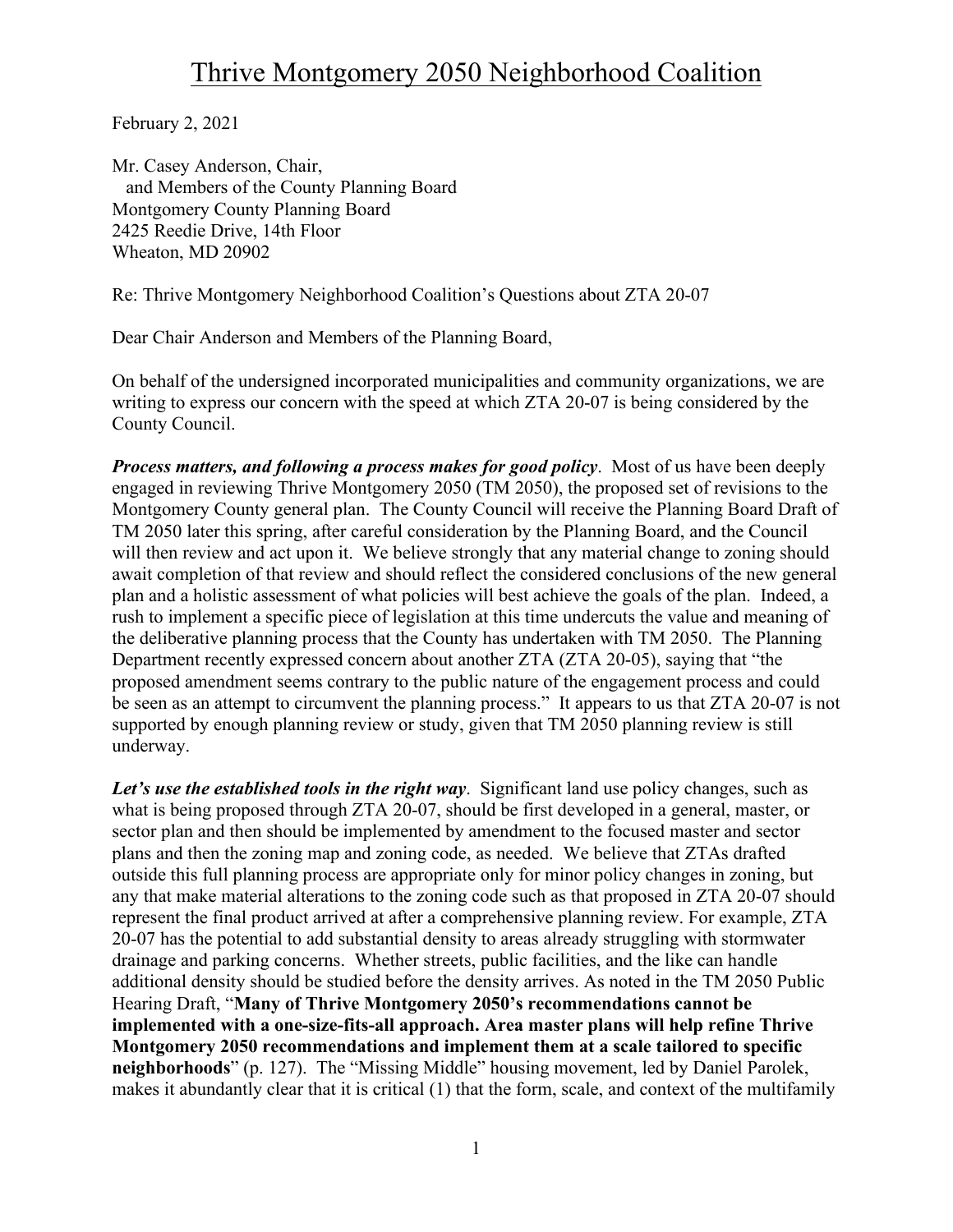housing must be compatible with the single-family neighborhood's existing patterns and built form and (2) that the form-based codes for a location are developed through extensive public participation to ensure they are representative of the specific location. ZTA 20-07 is a one-sizefits all approach, lacking this contemplated site-specific review. Parolek has discussed conventional zoning codes and the fact that they often do a poor job of regulating building size and form in proportion to lot sizes. This can lead to an awkward juxtaposition of houses on neighboring properties.

*Finding an effective policy will take time*. TM2050 is a not-yet-adopted 30-year plan that will be implemented in stages, after further study of pertinent issues. One such issue is determining whether and how "affordable" housing and "Missing Middle" housing can actually be created in certain established single-family areas. Notably, Action 5.1.10.a of the TM2050 Public Hearing Draft calls for the creation of "a Housing Functional Master Plan to provide measurable housing goals and strategies for different market segments in Montgomery County as well as an analysis of affordability gaps and impediments to the housing supply." We understand that plan has not been written yet. Also, per Action 5.1.5.a, "financial tools and zoning incentives" are to be considered "to encourage alternative construction types".

*We take the issue of "Missing Middle" housing seriously – and have many questions that need to be answered.* We are committed to a careful review of this issue. COVID restrictions and school facility closures have severely limited our ability to conduct the public outreach within our communities that is necessary to develop substantive positions on the merits of "Missing Middle" housing. Nonetheless, we are undertaking due diligence and have compiled a list of questions that we believe need to be answered to engage in thoughtful discussions about the value of "Missing Middle" housing and any policy to promote it. We expect answers to these questions to arise out of full-fledged review by many stakeholders, including County Departments, elected officials, and communities. We look forward to continued discussions with you and others and to developing this through the general, master, and sector planning process.

Respectfully Submitted,

| Nancy Abeles, Outside Impacts Committee Chair                                                            | Joyce Gwadz, Board Member                                                                              |
|----------------------------------------------------------------------------------------------------------|--------------------------------------------------------------------------------------------------------|
| Bethesda Crest Homeowners Association                                                                    | <b>Edgemoor Citizens Association</b>                                                                   |
| <b>Stacey Band, Community Representative</b>                                                             | Richard Derksen, President                                                                             |
| <b>Bradley House Condominiums</b>                                                                        | Friends of Glenwood Neighborhood Association                                                           |
| Joan Barron & Shelley Yeutter, Co-Presidents<br>Chevy Chase West Neighborhood Association                | Roger Conley, President & Peter Rizik, Smart<br>Growth Committee Chair<br>Kenwood Citizens Association |
| Melanie Rose White, Chair & Jenny Sue Dunner<br>Citizens Coordinating Committee of Friendship<br>Heights | Elizabeth Joyce<br>Saratoga Neighbors from Silver Spring                                               |
| Andy O'Hare, President                                                                                   | Cecily Baskir, Mayor                                                                                   |
| East Bethesda Citizens Association                                                                       | Town of Chevy Chase                                                                                    |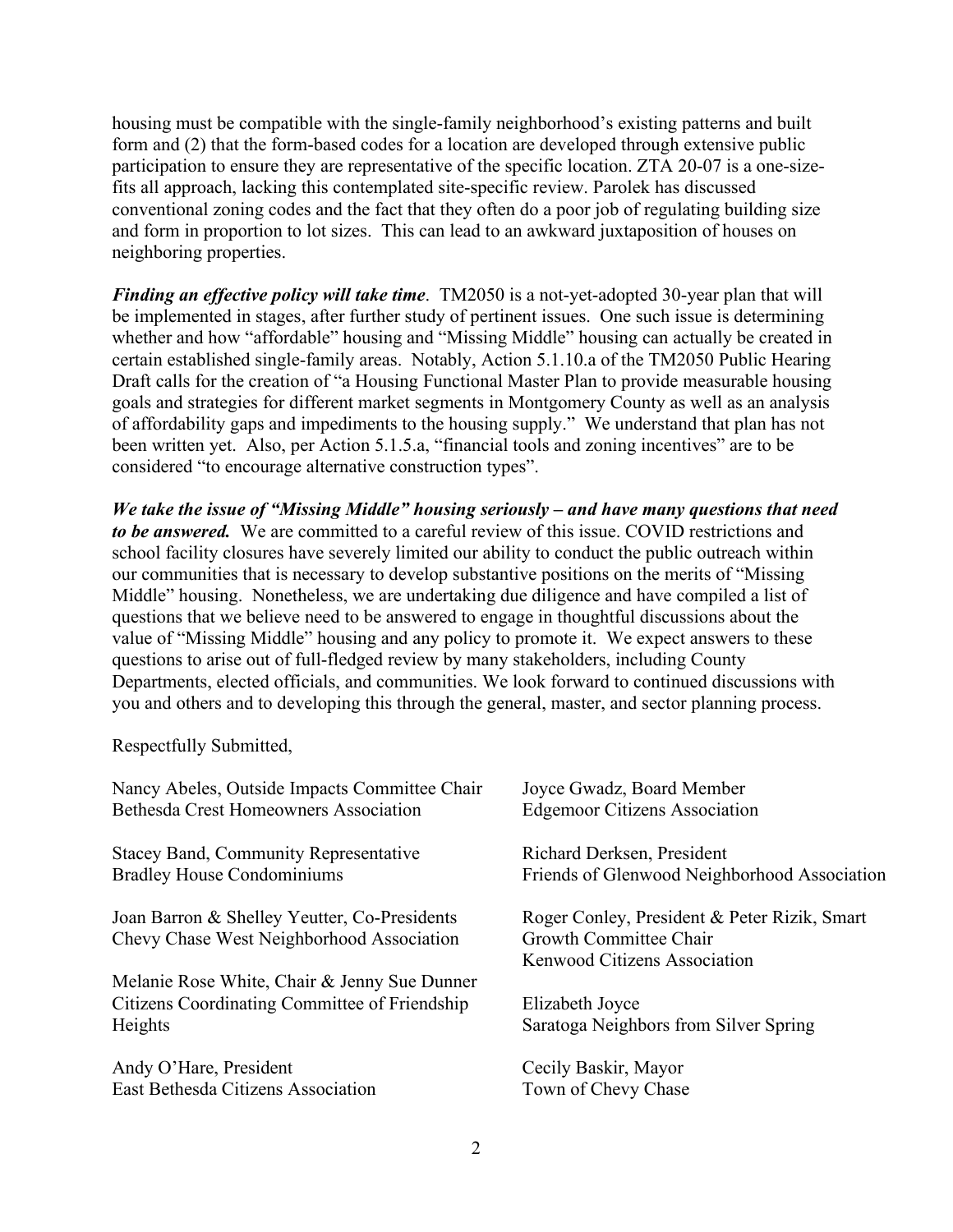Paula Fudge, Council Chair Town of Chevy Chase View

Willem Polak, Mayor Town of Glen Echo

Tracey Furman, Mayor Town of Kensington

Jeffrey Slavin, Mayor Town of Somerset

Town Council Town of Somerset

Andy Leon Harney, Manager Village of Chevy Chase, Section 3 Gregory S. Chernack, Council Chairman Village of Chevy Chase, Section 5

Melanie Rose White, Mayor Village of Friendship Heights

Dana Peterson, Manager Village of North Chevy Chase

David Forman Westmoreland Citizens Association

Bill Scanlan, President Woodside Civic Association

cc: Gwen Wright, Director, Montgomery County Planning Department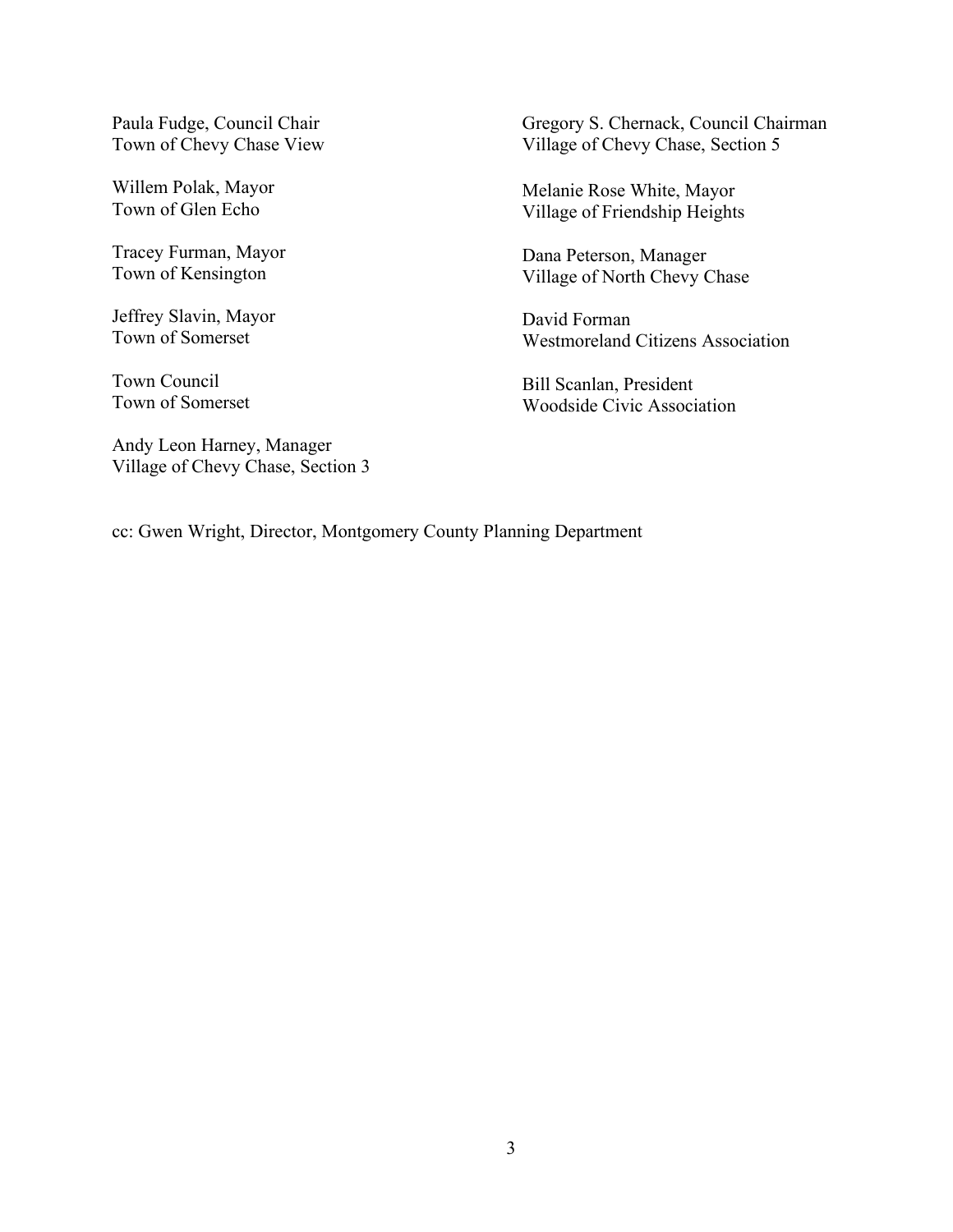## **Appendix A: Thrive Montgomery Coalition Questions about ZTA 20-07**

- 1. Current Law: Some Montgomery County municipalities and HOAs have more restrictive land-use standards (height, setbacks, etc.) than the County.
	- Will the proposed zoning change honor municipalities' current building standards?
	- For HOAs that have different standards, will these standards be recognized as well?
	- Will ZTA 20-07 apply to historic districts? If so, please describe how it would operate within them.
- 2. Undercutting Master Plans: The ZTA negates some of the carefully developed objectives of master plans. For example, the recently adopted Veirs Mill Corridor Master Plan and Forest Glen-Montgomery Hills Sector Plan proposed introducing "Missing Middle" housing only in a limited number of targeted locations along Veirs Mill Road and Georgia Avenue. The ZTA would expand the area where "Missing Middle" housing could go. In Bethesda, one of the focuses of the Bethesda Downtown Plan (adopted in 2017 after 3 years of work) was on preservation of single-family neighborhoods adjacent to the CBD in exchange for greater density along Bethesda's edges. But the ZTA would bring "Missing Middle" housing to those adjacent neighborhoods and also nearly 200 properties within the Bethesda Downtown (in East Bethesda, in the Battery Lane District, and in the Sacks neighborhood). Under the Plan, "Missing Middle" housing was envisioned only for the Sacks neighborhood and only with consensus among some or all residents, and with implementation to be done under a special "floating zone" recognizing that and emphasizing compatibility of such housing (included in the master plan). Further, "Missing Middle" housing is currently being considered as part of the Silver Spring Downtown Plan update. When the Planning Staff updates a master plan, they review each property and determine its role in the context of the plan for the entire area.
	- Why is a blanket approach being proposed by the ZTA rather than the more targeted approach afforded through the master plan/sector plan approach?
	- How will the ZTA affect existing master plans that are not due for updates for at least a decade?
	- Thrive Montgomery 2050 will not in itself change any zoning, but it will establish parameters for zoning changes. Why short circuit that process?
- 3. Potential: ZTA 20-07 proposes putting "Missing Middle" housing within one mile of Red Line Metrorail stations.
	- How did you determine the 1-mile distance?
	- Why only in neighborhoods proximate to Red Line stations? Why were neighborhoods near Purple Line stations (as is being considered in the Silver Spring Downtown Plan update), MARC stations, and BRT routes not included?
- 4. Affordability: Is a goal of the ZTA to increase affordable housing near transit?
	- If so, what definition of affordable housing is being used?
	- New "Missing Middle" housing built in areas with high land values tends not to be affordable, at least not for middle- or lower income families. For example, townhouses built near downtown Silver Spring on the former Chelsea School site and the old police station site are as expensive as or more expensive than the single-family homes surrounding them. Townhouses may have been missing in that neighborhood, but what is being built isn't "middle," in the sense of being affordable. We are being told that adding density to our transit-proximate neighborhoods will lead to more affordable housing elsewhere. Is there any data to support this claim? Does it make sense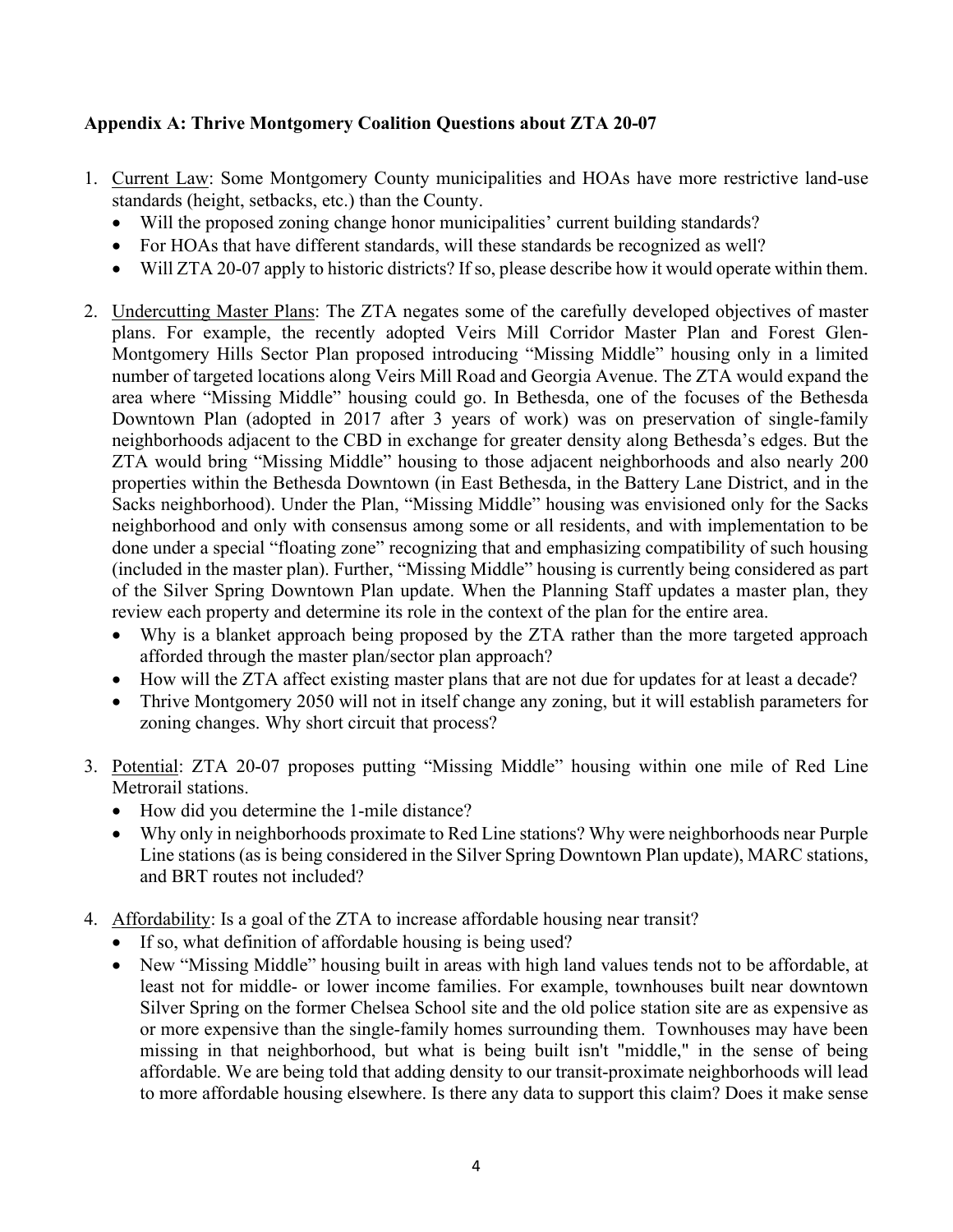to push construction of multi-family housing only in high land value areas where the resulting housing is not going to be affordable for many residents, rather than other parts of the County where land values are lower?

- Are you concerned that an unintended consequence of the ZTA could be an increase in the loss of existing naturally occurring affordable housing - for example, smaller older houses, that may be less expensive than newly built duplexes or townhouses?
- For townhouses and apartment buildings built on R-60 lots, will a certain percentage of the units be required to be MPDUs? In the Bethesda Downtown, multifamily buildings are required to provide 15% MPDUs – will that requirement apply to "Missing Middle" townhouses and apartments?
- Why is "Missing Middle" housing being conflated with affordability when definitionally they are achieving different objectives?
- 5. Need for New Housing Units: There are thousands of housing units that are under construction across the County and tens of thousands more units that have been approved by the Planning Board but have not started construction because developers are waiting to time the market. Planning staff estimate that about 10,000 (7,000-8,000 units under M-NCPPC zoning) are needed by 2030 for the County to fulfill the MWCOG goals. Thus, the County seems to be well on its way to accomplishing the 2030 goals. Additionally, there are now significant developable areas at White Flint Metro and White Oak. White Flint has Metro, and White Oak has BRT. Both areas offer opportunities for greenfield/brownfield development that can provide thousands of dwelling units. M-NCPPC does not have zoning authority over all of Montgomery County (e.g., Rockville and Gaithersburg). But these municipalities will be providing housing units to help meet the county's housing goals and numbers presented should reflect this.
	- How many housing units does the County want to provide by 2030? By 2050? What are the goals set for the County by MWCOG?
	- How many of the MWCOG housing units will be built under M-NCPPC zoning and how many under the zoning authority of municipalities?
	- How many housing units are now in the pipeline as of December 2020? How many are under construction? Does this include housing units in municipalities that have zoning authority?
	- Why is there such a rush to implement "Missing Middle" housing by changing zoning in existing neighborhoods near Metrorail stations?
- 6. Location and Quantity of "Missing Middle" Housing Details: The ZTA would allow "Missing Middle" housing to be constructed on all lots within 1 mile of a Metrorail station, but the literature on "Missing Middle" housing states that it should be carefully located in old neighborhoods if it is to successfully fit into the surrounding area, and the quantity of these housing types must be kept in proportion.
	- Will language be added to ZTA 20-07 to limit the location and quantity of "Missing Middle" housing within neighborhoods?
	- In R-60 zones, density is limited to 7.26 houses per acre. But the ZTA places no limit on the number of "Missing Middle" housing dwelling units that could be built on a lot or aggregation of lots. A lack of a density cap seems problematic, especially with regard to potential impacts on infrastructure, impervious surfaces, and parking, but also with regard to compatibility with surrounding homes. Why not set a density cap?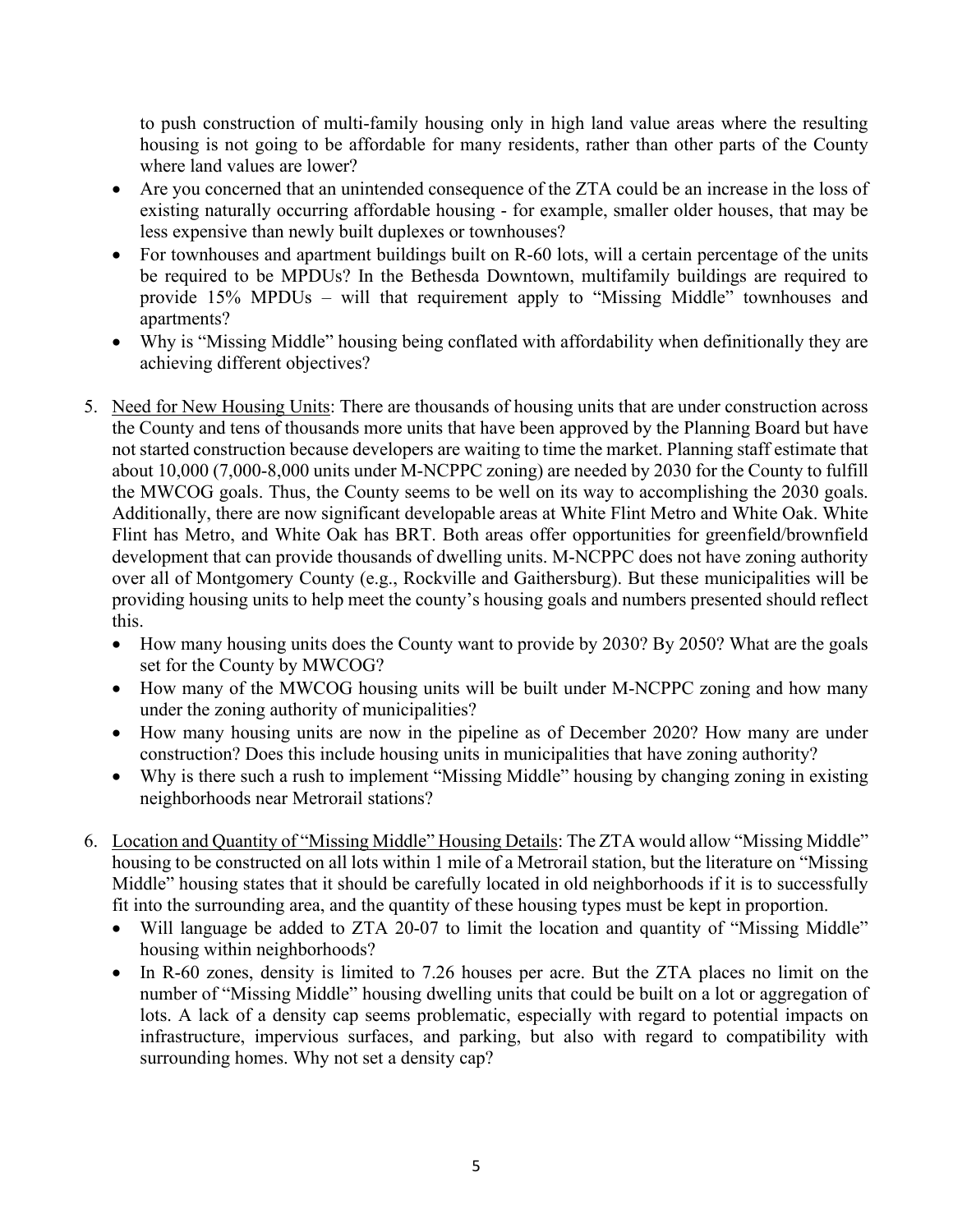- 7. Compatibility of Form and Scale: ZTA 20-07 speaks of adding housing types that are compatible in form and scale with the detached houses in existing neighborhoods. This is a fundamental principle of the "Missing Middle" housing movement. While the form of duplexes and townhouses could be built so they look much like the houses in a neighborhood, it is unlikely that apartment buildings would resemble houses. Regarding scale, requiring the same height and setbacks that are used for houses will ensure compatibility of scale for "Missing Middle" Housing built on single lots. But it will not ensure compatibility if lots are aggregated. If lots are aggregated and a single structure is built, it will be substantially larger than the houses around it and clearly not be compatible in scale.
	- There is nothing in the ZTA that addresses "form". How will form compatibility be achieved?
	- Will building models be identified for the different neighborhoods across the Red Line or design guidelines specified? When would this happen?
	- What assurances will be added so that the new residential buildings won't be out of proportion to the rest of the neighborhood?
	- Why does this ZTA allow apartment buildings (which would be better suited to transition areas), and how can their compatibility with the existing neighborhoods be ensured?
- 8. Environmental: Replacing small older homes with larger "Missing Middle" housing types (especially if multiple lots are aggregated) will result in significant loss of tree canopy and increased impervious surfaces. This will be especially true because of on-site parking requirements (many of the older R-60 lots have no current parking requirements). Loss of tree canopy will have significant impacts on the microclimate – less cooling than is now provided by the canopy trees and the potential that neighborhoods would become heat islands. Increased impervious surfaces will have a significant impact on stormwater run-off.
	- What modifications would you make to the ZTA to remedy this?
	- The lot coverage limit in R-60 properties exempts many items for example, driveways and detached garages. Please provide a list of all the things that are not included in the 35% lot coverage, whether detached, attached, or impervious surface.
- 9. Studies on Best Practices:
	- What best practices and expert studies on "Missing Middle" housing have been explored and will be shared with residents so that communities can begin to have relevant discussions?
	- Has there been an analysis of the actual supply and demand for the different types of "Missing Middle" housing and price points (including factors such as rental vs. condo vs. owner occupied)?
	- Can the County provide studies on demand for "Missing Middle" housing in high land value areas and what the market rate prices might be?
	- The publicity for ZTA 20-07 implies that it will lead to an increase in moderately priced housing. Where is the evidence for that (will developers actually build moderately priced "Missing Middle" housing without incentives or is the County planning subsidies)?
	- What will be the impact on property values of existing properties in the impacted neighborhoods? If property values decline, this will impact the revenues the County collects from property taxes. Has the impact on county revenues been estimated?
	- What capacity studies exist or will be initiated to determine if the current infrastructure (stormwater drainage, soil conditions, street width, water, sewer, electricity grid, gas lines, schools, parking) can accommodate increased density? Studies need to be done to assess how much increased density a neighborhood can tolerate. The impacts can be modeled under various assumptions of different amounts of "Missing Middle" housing.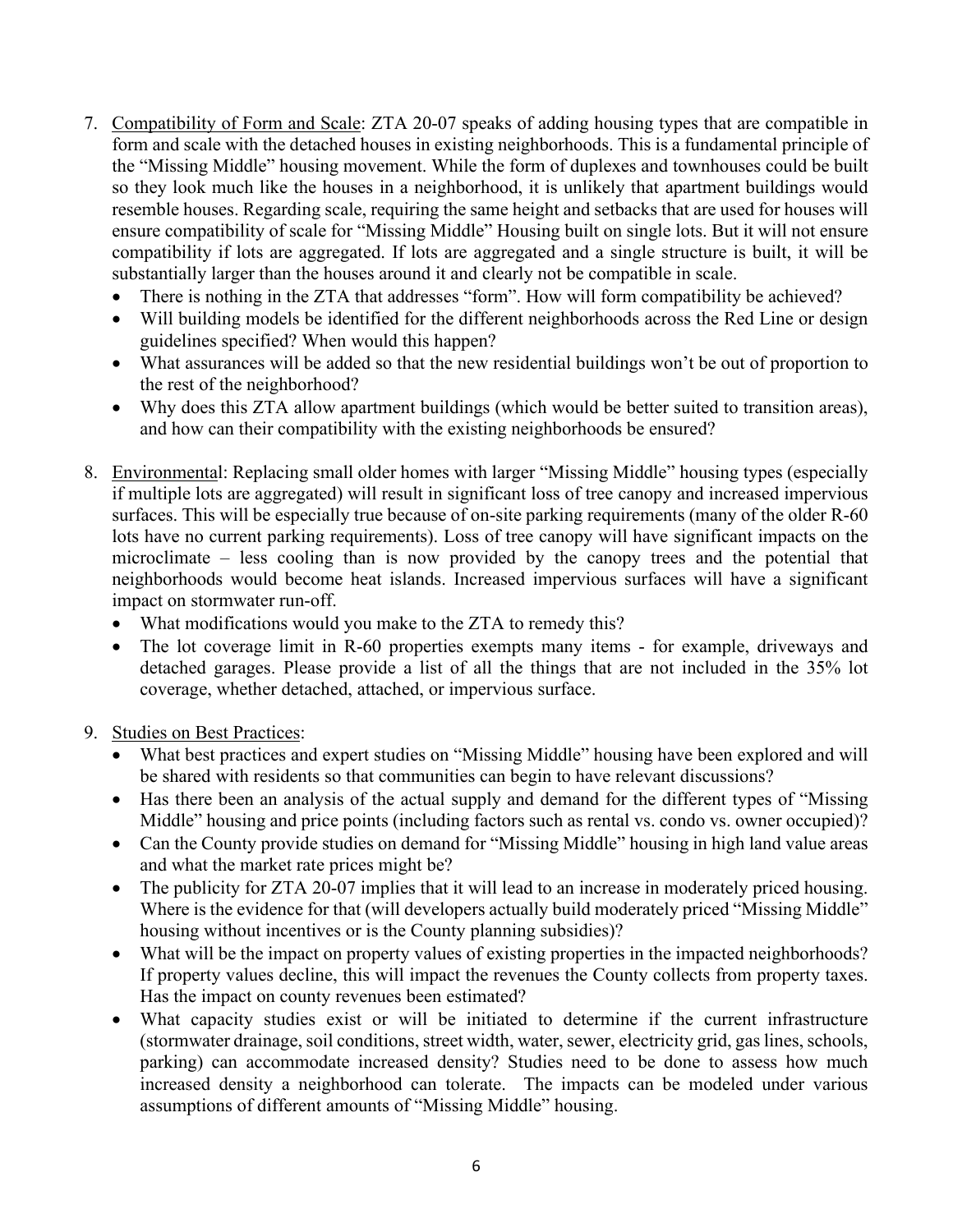- What impact on on-street parking will the proposed reduction in on-site parking for "Missing Middle" housing within  $\frac{1}{2}$  mile of a Metrorail station have? Car ownership (especially in this COVID time) is not necessarily less for residences within a mile of Metrorail.
- What studies of the environmental impacts of ZTA 20-07 in older neighborhoods exist? Even with current density levels, these neighborhoods are experiencing problems with increased tree canopy loss, impervious surfaces, and stormwater run-off.
- Can the County provide analyses of "Missing Middle" housing on temperature, the creation of heat islands, habitat loss, green space and other environmental factors?
- Where are the environmental requirements for these new buildings?
- 10. Assembling Lots & Setbacks: The aggregation of lots raises questions that are not addressed in the ZTA.
	- How would setbacks be employed when lots are assembled?
	- If lots are combined, will there be additional green space requirements as well?
	- If lots are assembled, at what point would there be a planning review of a proposed multi-family structure versus the standard permitting process for approval?
- 11. Subdividing Lots: The ZTA does not distinguish between owned and rented dwelling units.
	- If duplexes, triplexes, quadruplexes, or townhouses are built on an R-60 lot, will there be just one landowner, or will the lot be subdivided into small lots so that each owner of a part of one of these housing types owns a portion of the land as well?
	- If an existing R-60 lot is less than 60 feet wide or less than 6,000 square feet, will it be eligible for "Missing Middle" housing? How would this eligibility be affected by the date the lot was platted?
- 12. Lot coverage: Lot coverage limits will be increased to 35% for lots within 1⁄2 mile of Metrorail stations. The ZTA does not limit this increase to construction of "Missing Middle" housing types. What is your position on the unintended consequence of encouraging construction of larger singlefamily houses in this area too?
- 13. Impact taxes: How will impact taxes be levied for "Missing Middle" housing?
- 14. Infrastructure Capacity: The ZTA does not contain any infrastructure requirements or any planning review.
	- Currently, many of our older municipalities have inadequate stormwater management and already have issues with flooding. Increased density in these neighborhoods will result in more impervious surfaces and reduced tree canopy, which will in turn result in more stormwater flooding. At present, it is incumbent upon municipalities to fix infrastructure issues (such as stormwater flooding). DPS routinely waives stormwater run-off requirements for infill development on R-60 lots, so it is inevitable that construction of "Missing Middle" housing in the older neighborhoods will result in increased stormwater run-off and flooding. Will the County accept responsibility for upgrading stormwater systems where there are flooding problems?
	- As density increases, how will parking be managed since lots that were recorded before 1955 do not have parking requirements and the streets in these older neighborhoods are very narrow?
	- The zoning code contains provisions for businesses operating in areas zoned single-family residential, referred to as home occupations and home health practitioners. These range from unregulated no-impact home occupations (for example, writing and editing) to considerably more